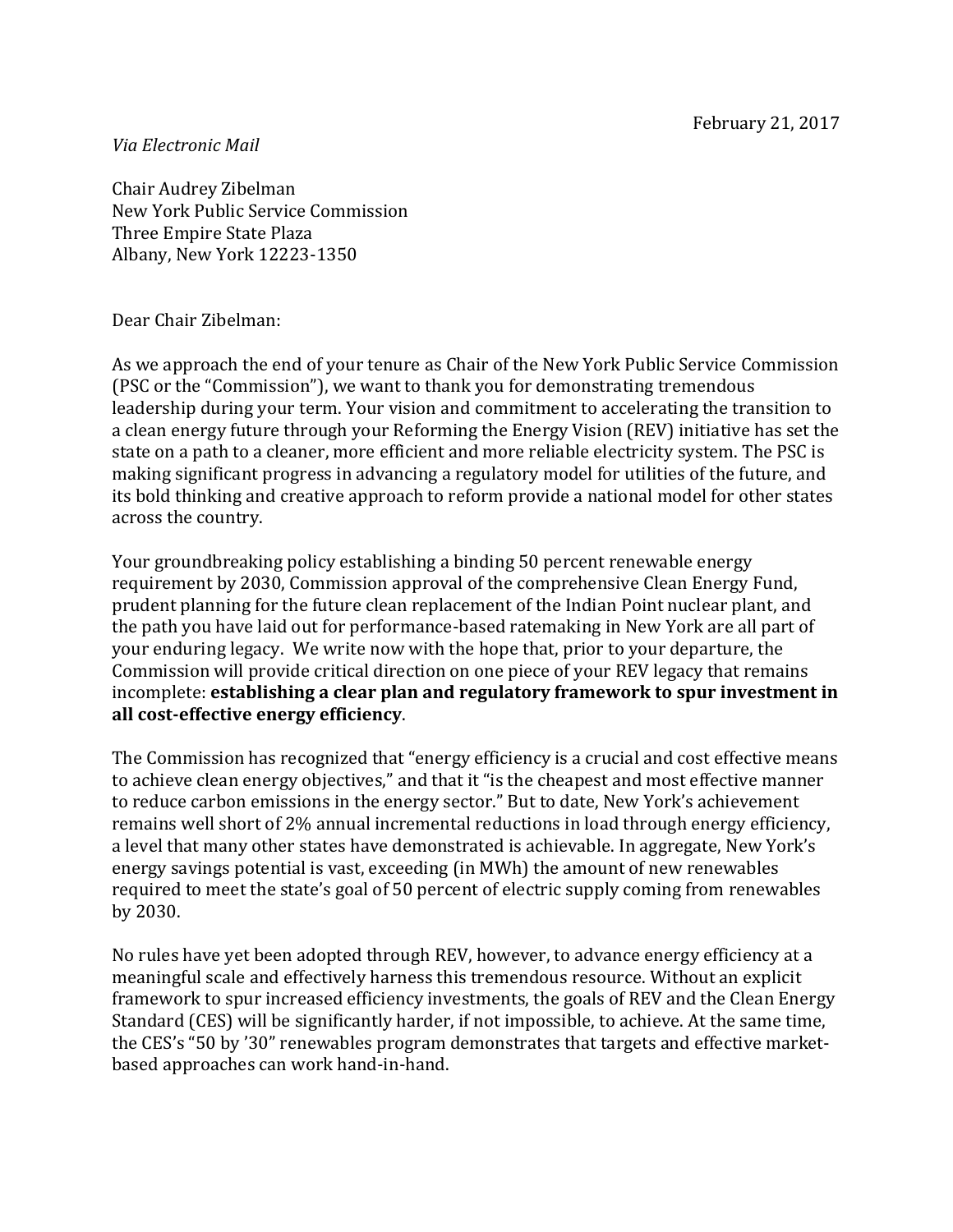Fortunately, there is still time for the Commission to act prior to your departure, ensuring that REV meaningfully advances energy efficiency and serves as a critical model for other states around the country, particularly at this pivotal time when actions to address climate and spur clean energy investment face great uncertainty at the federal level.

One potential path would be to issue an order regarding energy efficiency investment and planning based on the existing record in the Commission's Distributed System Implementation Plan (DSIP) proceeding, or to include a framework for energy efficiency as a component of a broader DSIP Order.

Such an order would:

- Require each utility to update its individual DSIP to include specific plans to invest in or otherwise advance all cost-effective energy efficiency resources, allowing costeffective investments to be recoverable through rates. Such plans would be required to go significantly beyond existing approved budgets and targets.
- Require the Joint Utilities to issue a revised final Supplemental DSIP to incorporate information from each utility's individual DSIP update. This would provide the total aggregate level of savings to be achieved by the Joint Utilities and a comparison with Department of Public Service Staff's assumptions of energy efficiency achievement in the CES Order.

Requiring utilities to invest in all cost-effective energy efficiency would enforce the PSC's expectation, announced in its Order Authorizing Utility-Administered Energy Efficiency Portfolio Budgets and Targets for 2016 – 2018, that the utilities' DSIPs should "include energy efficiency efforts beyond those funded by the budgets authorized here." Despite the DSIP Guidance Order's directive to the utilities to "[d]escribe existing and future plans and programs to increase the quantity and value of [distributed energy] resources," none of the utility DSIPs set forth plans for new energy efficiency investments beyond those already authorized in the Commission's ETIP Order and rate cases.

The full details of an energy efficiency framework, including specific required targets and utility performance incentives, will need to be established through a more comprehensive process. But a Commission order, as outlined above, would provide much needed clarity regarding expectations for energy efficiency and thus send an important signal needed to maintain crucial market momentum.

Such a move would have broad support. The report issued by the Clean Energy Advisory Council Energy Efficiency Procurement & Markets Working Group notes shared agreement, including by the Joint Utilities, on the need for a ramp up in energy efficiency investment by utilities. An Order requiring utility procurement of all cost-effective energy efficiency is a missing link in REV. As articulated in the 'ramp-up strategy' in the Working Group report, utilities in other states have increased their rates of energy efficiency savings by roughly .4% per year, a goal that New York utilities could also achieve with the right policies.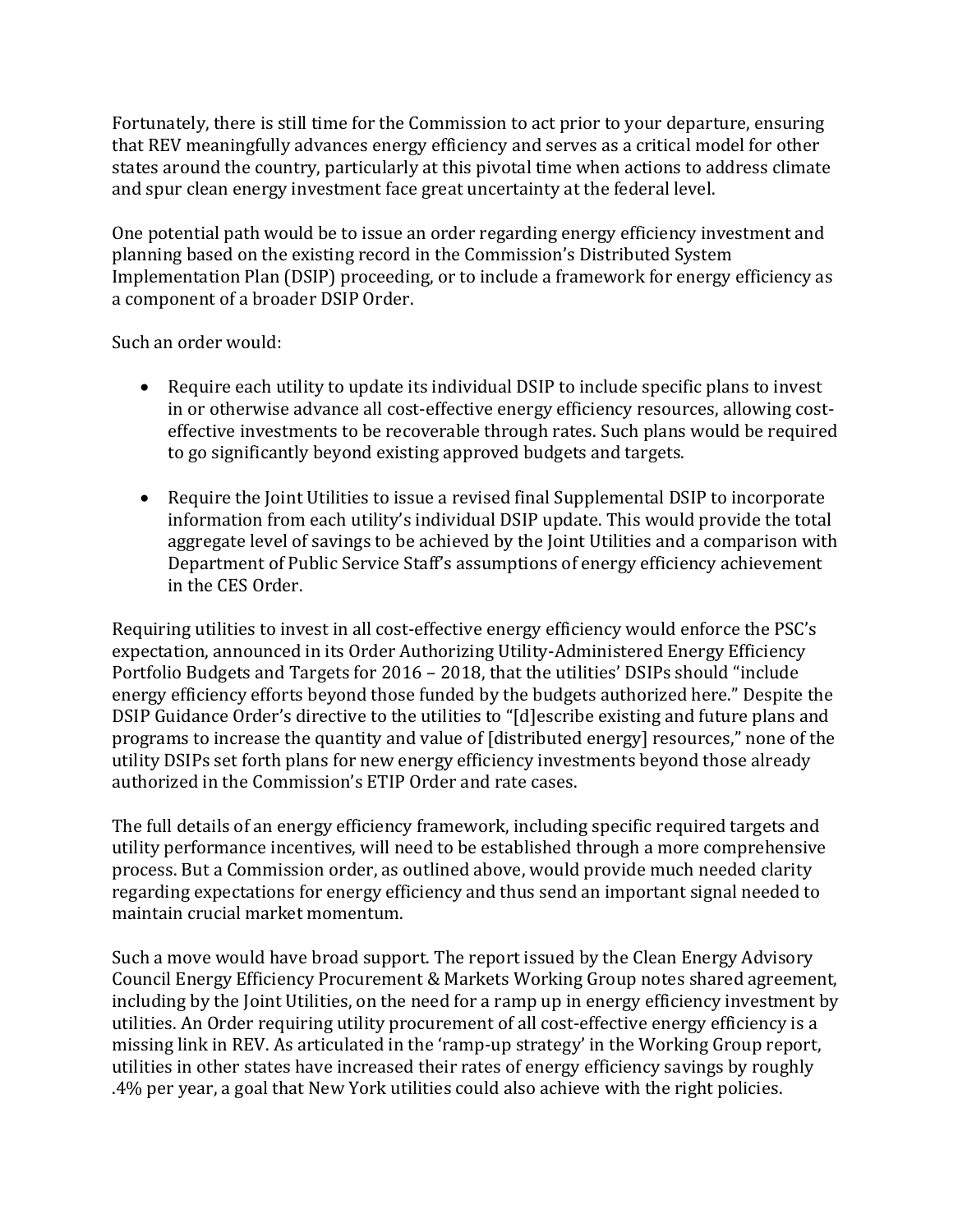Further, Synapse Energy Economics estimates that such an increase in savings levels could save New York customers billions of dollars in electricity costs. *See Aiming Higher: Realizing the Cost-Effective Energy Efficiency in New York* (2016). A separate forthcoming Synapse analysis commissioned by Riverkeeper and the Natural Resources Defense Council clearly demonstrates that adopting and implementing the policies needed to significantly scale up energy efficiency is central to a cost-effective strategy to replace the Indian Point Energy Center with clean energy.

As third-party market actors and advocates dedicated to advancing a clean, efficient, and affordable energy system in New York, we are excited about REV's promise of emerging market opportunities and are committed to seeing that energy efficiency plays a central role in that vision, as it must to ensure REV's success. Thank you for considering this strategy to achieve lasting savings by integrating energy efficiency into your powerful REV legacy.

Sincerely,

William Dornbos **Acadia Center**

Anne Reynolds **Alliance for Clean Energy New York**

David Hepinstall Valerie Strauss **Association for Energy Affordability**

Doug Lewin Elizabeth Weiner **CLEAResult**

Jackson Morris Miles Farmer **Natural Resources Defense Council**

Adam Procell Lloyd Kass **Lime Energy**

Andy Frank **Sealed**

Robert Callender **TRC Solutions**

Cecil Scheib **Urban Green**

## **CC:**

Richard L. Kauffman Chairman of Energy and Finance for New York Chair, NYSERDA Board New York State Energy Research and Development Authority 17 Columbia Circle Albany, NY 12203-6399